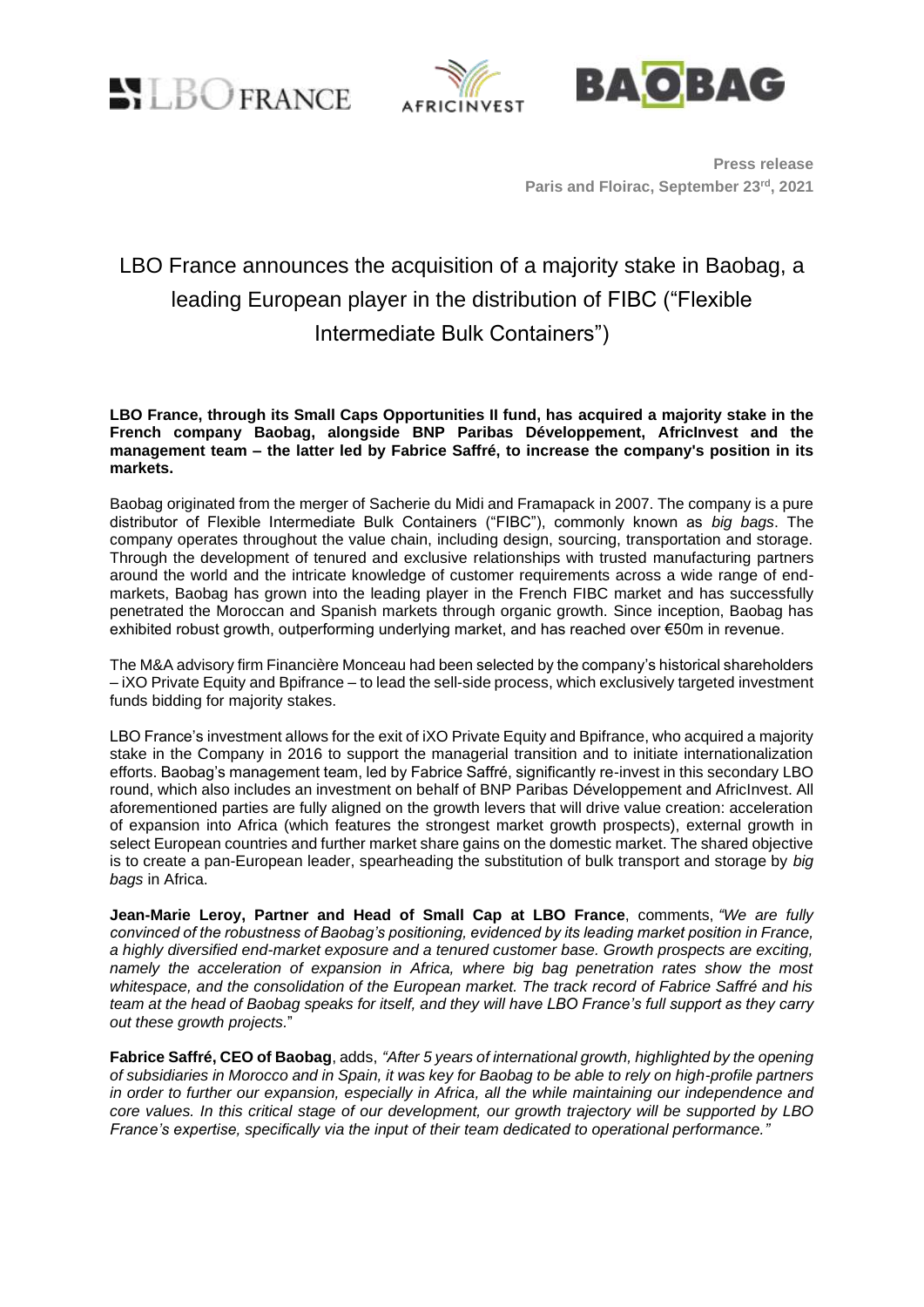





### **About Baobag**

Since 1974, Baobag has been designing, importing and distributing flexible packaging solutions to companies operating in the industrial, agricultural, environmental and construction end-markets, as well as to specialized distributors. The group has established itself as one of the European leaders in the supply of big bags, in particular by providing its customers with a customized reference that meets their specifications. As such, research and development are an integral part of Baobag's DNA. Many of their bags have become industry standards and are used as references in various sectors (food processing, waste treatment, etc.). Finally, Baobag and its manufacturing partners respect stringent commitments in terms of sustainable development, labour rights and ethical business relationships, with frequent factory visits, in complete transparency with the company's clients.

#### **About LBO France**

As a key player in private equity with €6.3bn of commitments, LBO France is an independent company that has been supporting French and Italian companies in their growth for more than 30 years. Its investment strategy is built on 5 distinct segments managed by dedicated teams: (i) Mid Cap Buyout through the White Knight funds and Small Cap Buyout through the Hexagone/Small Caps Opportunities funds, (ii) Venture Capital through the SISA/Digital Health funds, (iii) Real Estate through the White Stone, Lapillus and NewStone funds, (iv) Debt and (v) Public Equity through the France Développement fund. Historically focused on Institutional and Family Office investors, LBO France has launched a private equity fund accessible to individuals through multi-strategy funds. LBO France is 100% owned by its management and employs nearly 60 professionals.

Find out more: [www.lbofrance.com](http://www.lbofrance.com/)

#### **LBO France press contacts - Agence Shan**

[Lola](mailto:Lola) Gozlan - +33 1 44 50 58 72 – 06 24 76 83 40 – [lola.gozlan@shan.fr](mailto:lola.gozlan@shan.fr)

#### **About AfricInvest and the French-African Funds**

Founded in 1994 in Tunisia, the AfricInvest Group is a leader in Private Equity in Africa. With nearly 2 billion euros under management, AfricInvest has to date made more than 170 investments in nearly 30 countries in Africa - and in France - and relies on a team of 90 employees of 19 different nationalities operating from its 10 offices (Abidjan, Algiers, Cairo, Casablanca, Lagos, Nairobi, Paris, Saint Louis, Tunis and Washington).

Launched in January 2017, the French-African Funds are managed by the dedicated Paris team of AfricInvest Europe, the French subsidiary of the AfricInvest Group approved by the AMF. They target minority equity investments between 3 million euros and 6 million euros in French SMEs with a development project in Africa, existing or to be developed, whose turnover ranges from 20 million euros to 300 million euros.

The French-African Funds allow French SMEs to develop rapidly on the African continent, with the support of the entire AfricInvest network. They bring together a round table made up of French public institutions and large private groups, institutional investors and French and African family offices. Since inception, the French-African Funds have invested in 11 French companies.

#### **About iXO Private Equity**

Founded in 2003, iXO Private Equity is the leading independent regional private-equity player in France. With assets under management of more than  $\epsilon$  750 million, the management company mainly invests in growth capital and transmissions operations. iXO Private Equity invests from  $\epsilon$  2 to  $\epsilon$  30 million in SMEs based in the Great South of France. Strongly anchored in the heart of these territories, its stable team is made up of 22 people, including 16 investment professionals with complementary skills and experience, among which 4 investment partners dedicated to the different regions covered by iXO Private Equity: Olivier Athanase (Nouvelle Aquitaine), Nicolas Charleux (Provence-Alpes-Côtes d'Azur), Jean-Luc Rivière (Occitanie) and Alexandre Sagon (Auvergne-Rhône Alpes). Find out more: [www.ixope.fr](http://www.ixope.fr/)